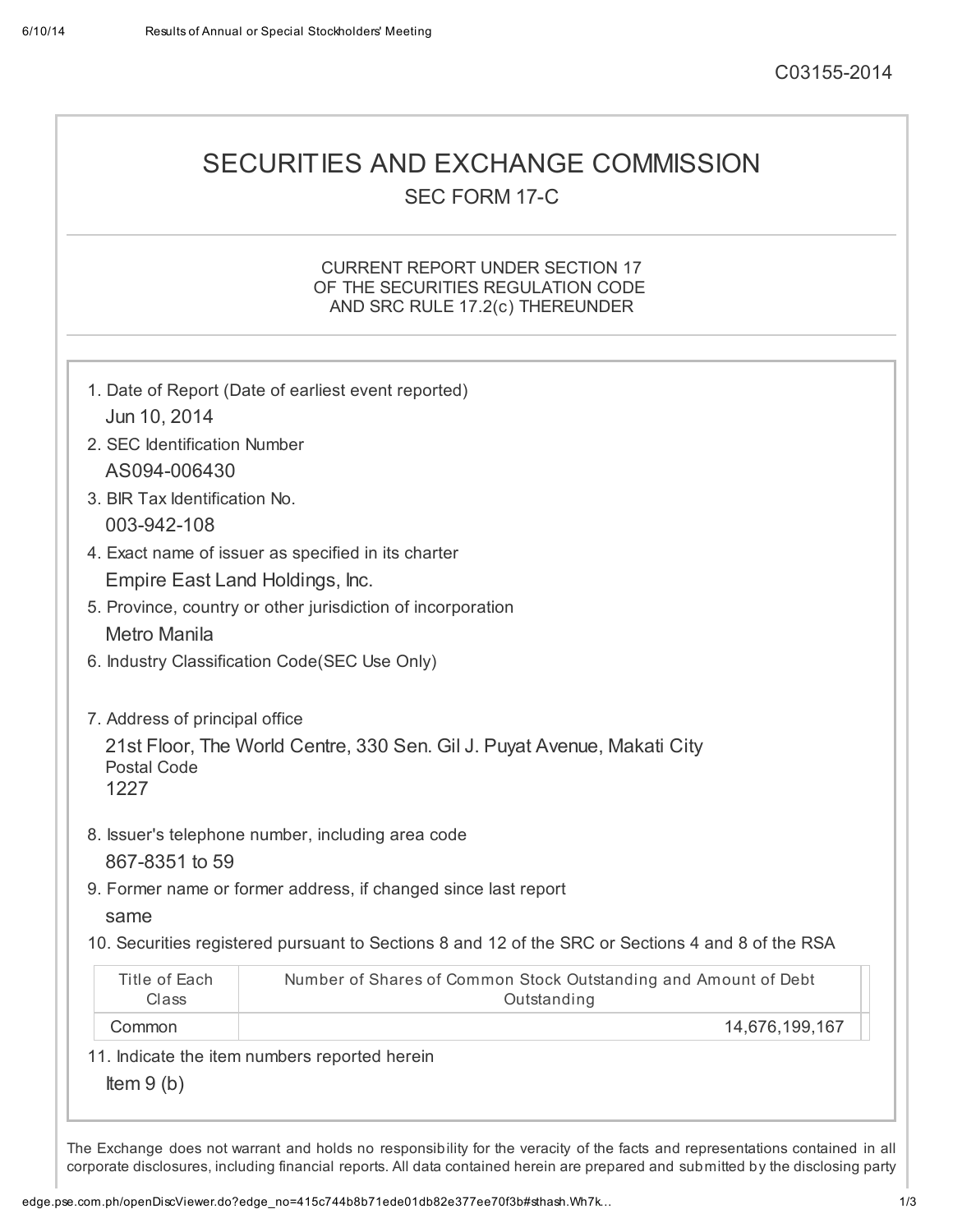### 6/10/14 Results of Annual or Special Stockholders' Meeting

to the Exchange, and are disseminated solely for purposes of information. Any questions on the data contained herein should be addressed directly to the Corporate Information Officer of the disclosing party.



# Empire East Land Holdings, Inc.

### ELI

PSE Disclosure Form 4-24 - Results of Annual or Special Stockholders' Meeting References: SRC Rule 17 (SEC Form 17-C) and Section 4.4 of the Revised Disclosure Rules

Subject of the Disclosure

Results of Annual Stockholders' Meeting

Background/Description of the Disclosure

Results of Annual Stockholders' Meeting

List of elected directors for the ensuing year with their corresponding shareholdings in the Issuer

| Name of Person            | Shareholdings in the Listed Company |          | Nature of Indirect Ownership |
|---------------------------|-------------------------------------|----------|------------------------------|
|                           | Direct                              | Indirect |                              |
| Andrew L. Tan             | 24, 277, 777                        | $0 -$    |                              |
| Gerardo C. Garcia         | 636,277                             | 0        |                              |
| Anthony Charlemagne C. Yu |                                     | $\Omega$ |                              |
| Katherine L. Tan          |                                     | $\Omega$ |                              |
| Alejo L. Villanueva, Jr.  |                                     | 0        |                              |
| Enrique Santos L. Sy      | 11,892                              | 0        |                              |
| Evelyn G. Cacho           | 35,240                              | 0        |                              |

 $External$  auditor  $|P$ unongbayan and Auraullo

List of other material resolutions, transactions and corporate actions approved by the stockholders

The Stockholders approved to amend the Third Article of the Articles of Incorporation to reflect the complete principal office address of the Corporation in compliance with SEC Memorandum Circular No. 6, Series of 2014.

Other Relevant Information

None

Filed on behalf by: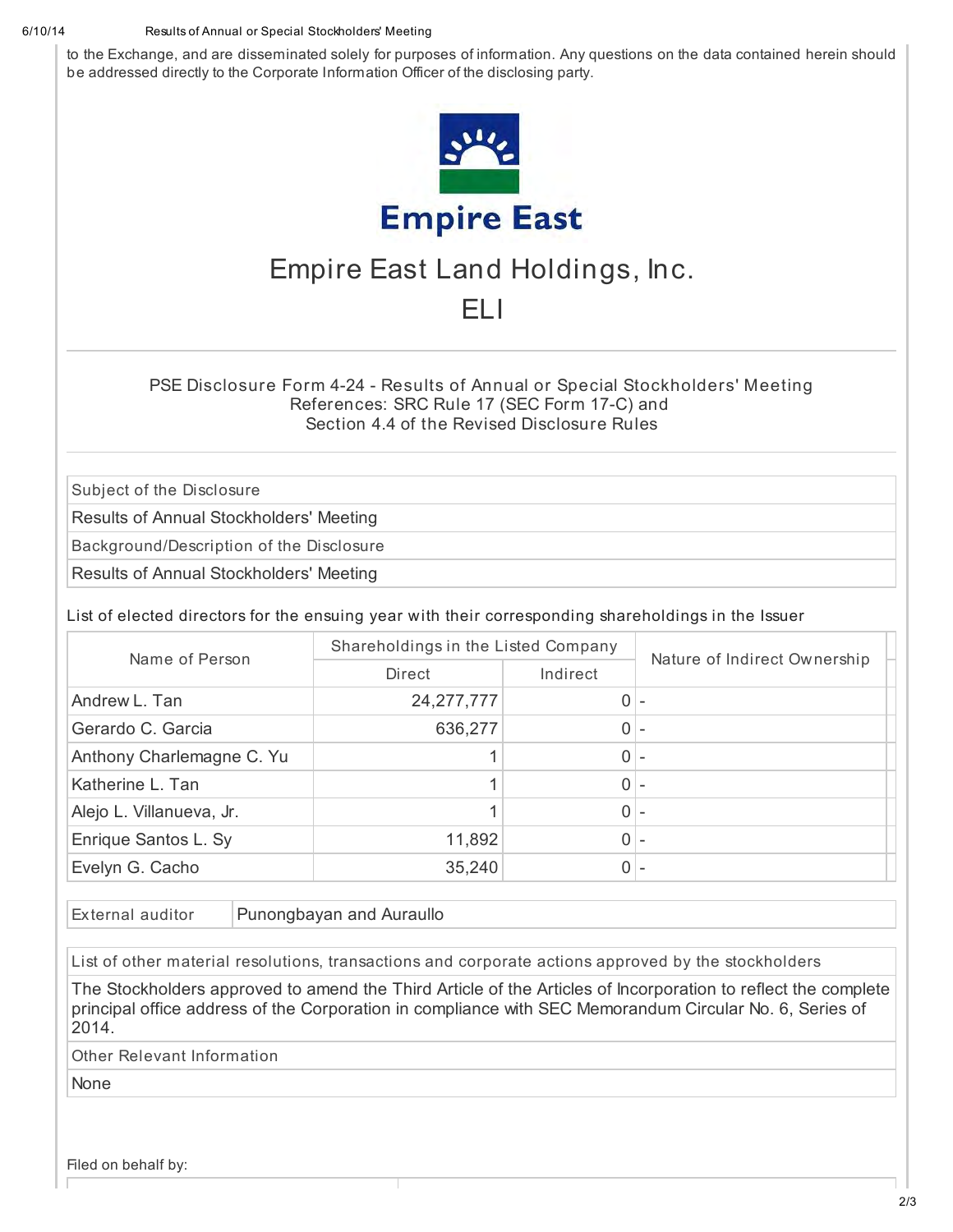| 'Name       | Rhodora Edangalino |  |
|-------------|--------------------|--|
| Designation | Authorized User    |  |
|             |                    |  |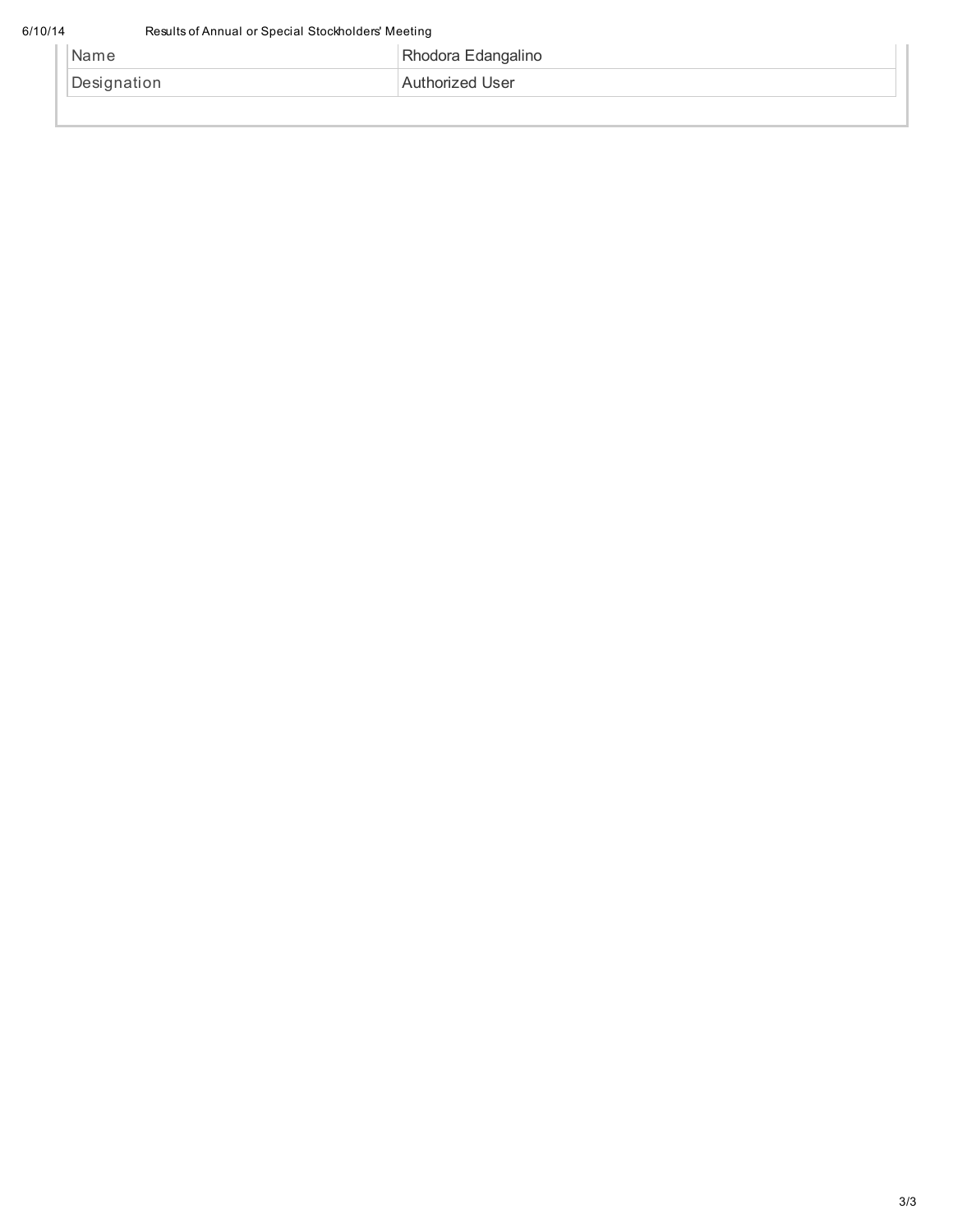**SECURITIES AND EXCHANGE COMMISSION SEC FORM 17-C CURRENT REPORT UNDER SECTION 17 OF THE SECURITIES REGULATION CODE AND SRC RULE 17.2(c) THEREUNDER** 

S **<sup>1</sup>JUN 1 0 2014**  E **ay:** RECEIVED SUBJECT TO REVIEW

**1. June 10, 2014**  Date of Report

..

- 2. SEC Identification No: **AS094-006430** 3. BIR Tax Identification No **003-942-108**
- **4. EMPIRE EAST LAND HOLDINGS, INC.**  Exact name of issuer as specified in its charter
- 5. **Metro Manila**  Province, Country or other jurisdiction of incorporation or organization
- 6. (SEC Use Only) Industry Classification Code
- 7. **21st Floor, The World Centre 330 Sen. Gil J. Puyat Avenue Makati City. Philippines 1227**  Address of principal office
- 8. **(632) 867-8351 to 59**  Issuer's telephone number, including area code
- 9. Securities registered pursuant to Sections 8 and 12 of the SRC or Sections 4 and 8 of the RSA

Title of Class

Number of Shares of Common Stock Outstanding

**Common** 

**14,676,199,167** 

1 0. **Item 9 (b)** 

Empire East Land Holdings, Inc. held its annual meeting of stockholders today at the Eastwood Richmonde Hotel, 17 Orchard Road, Eastwood City, Bagumbayan, Quezon City, Metro Manila, Philippines.

Andrew L. Tan, Katherine L. Tan, Anthony Charlemagne C. Yu, Enrique Santos L. Sy, Evelyn G. Cacho, Gerardo C. Garcia and Alejo L Villanueva, Jr. were elected to the Board of Directors. Messrs. Gerardo C. Garcia and Alejo L. Villanueva, Jr. will serve as independent directors of the Company.

The stockholders approved to amend the Third Article of the Articles of Incorporation to reflect the complete principal office address of the Corporation in compliance with SEC Memorandum Circular No. 6, Series of 2014.

The stockholders also approved the engagement of Punongbayan & Araullo as external auditors of the Company for the audit of the Company's financial statements for the year ending December 31, 2014.